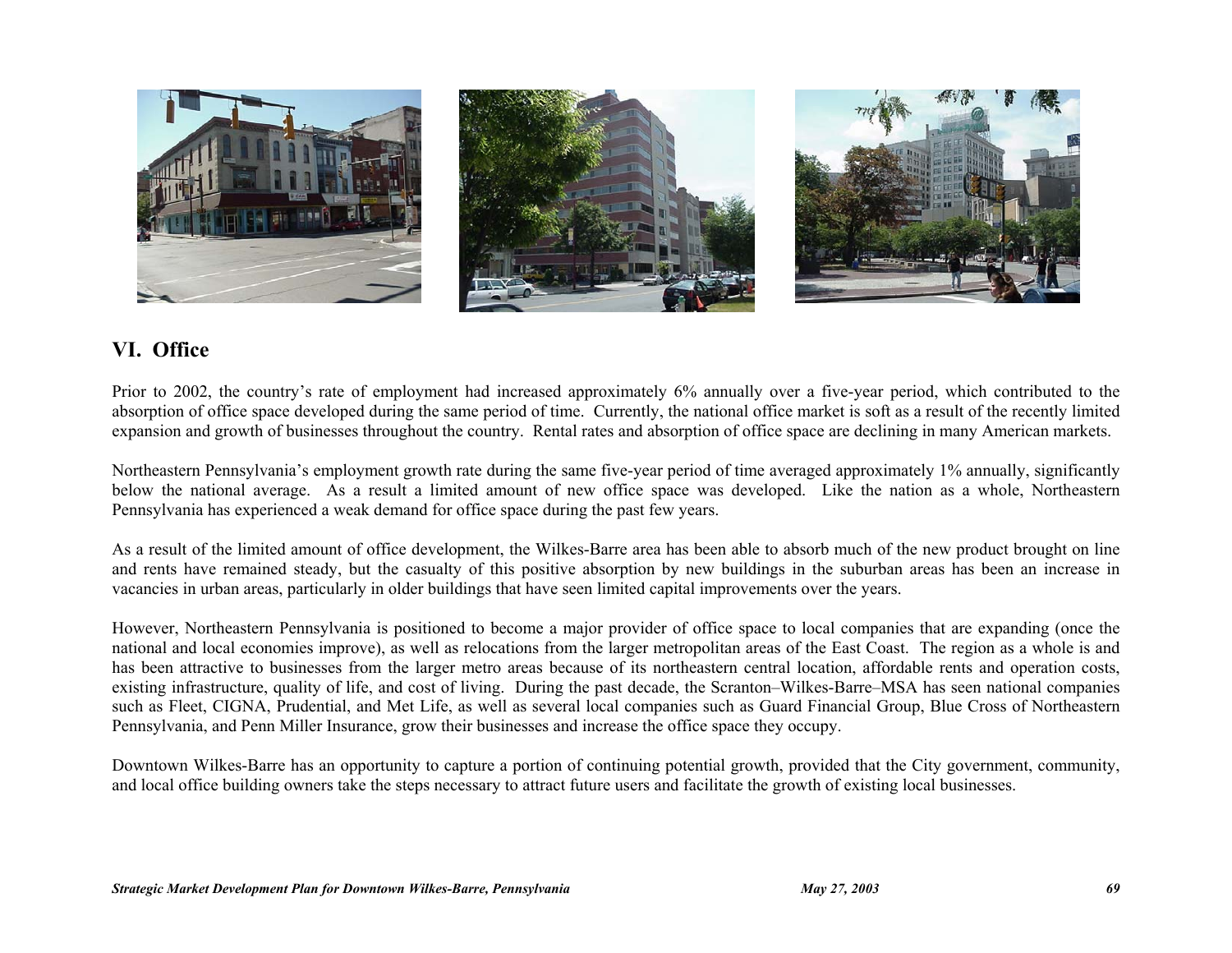# **A. MSA Overview**

LPC estimates that the Scranton–Wilkes-Barre–Hazleton MSA, contains approximately 8 million square feet of office space. Approximately 4.2 million square feet are located in major multitenant office buildings. The remaining square footage is located in smaller office buildings (less than 12,000 square feet), and institution, government, and owner-occupied buildings. The bulk of LPC's analysis focuses on multitenant office space, which most realistically indicates the health of the overall office market.

The Scranton and Wilkes-Barre multitenant office submarkets contain approximately the same amount of office space, each around 2.2 million square feet. The Scranton office space is split evenly between its downtown and suburbs. However, Wilkes-Barre's downtown contains approximately three-quarters of Wilkes-Barre's submarket office space. Hazleton contains approximately 360,000 square feet of multitenant space.

The MSA has experienced a decline in overall office occupancy rates during the last decade due to a high number of mergers and acquisitions, specifically in the health care, banking and financial industries. LPC estimates that the MSA's office vacancy level during 2002 was approximately 14%. MSA submarket rents tend to be consistent geographically, ranging from an average low of \$13.00 per square foot to an average high of \$23.00 per square foot. New office space (new construction and renovated space) with ample on-site parking in the Kingston, Glenmaura and East Mountain areas command the highest rents. Office buildings there also tend to have larger floor plates (20,000+ square feet) and new mechanical systems.

The MSA has averaged approximately 75,000 square feet of office space absorption annually during the 1990s. Most growth resulted from several built-to-suit projects. The amount of speculative office space development in the MSA currently and historically has been limited. Absorption has slowed significantly during the early 2000s.

Businesses currently located within the region tend to be parochial and remain in their existing submarket when they consider increasing the amount of office space they occupy. Much of the growth experienced in the suburban markets has been the result of relocations by businesses from the downtown areas of Scranton, Wilkes-Barre and Hazleton. Recently, Downtown Wilkes-Barre has experienced a greater number of relocations from its Downtown than either Scranton or Hazleton. Table VI-A lists information on each of the companies that have moved their operations out of the Downtown during the 2000s.

## **Table VI-A Recent Downtown Wilkes-Barre Relocations**

| Company                      | Location    | <b>Square Foot</b> |
|------------------------------|-------------|--------------------|
| <b>USB Paine Webber</b>      | Plains Twp. | 6,000              |
| <b>First Financial Group</b> | Plains Twp. | 12,500             |
| Hourigan, Klugger & Quinn    | Kingston    | 25,000             |
| Dean Witter                  | Plains Twp. | 10,000             |
| Prudential                   | Scranton    | 10,000             |
| Total:                       |             | 63,500             |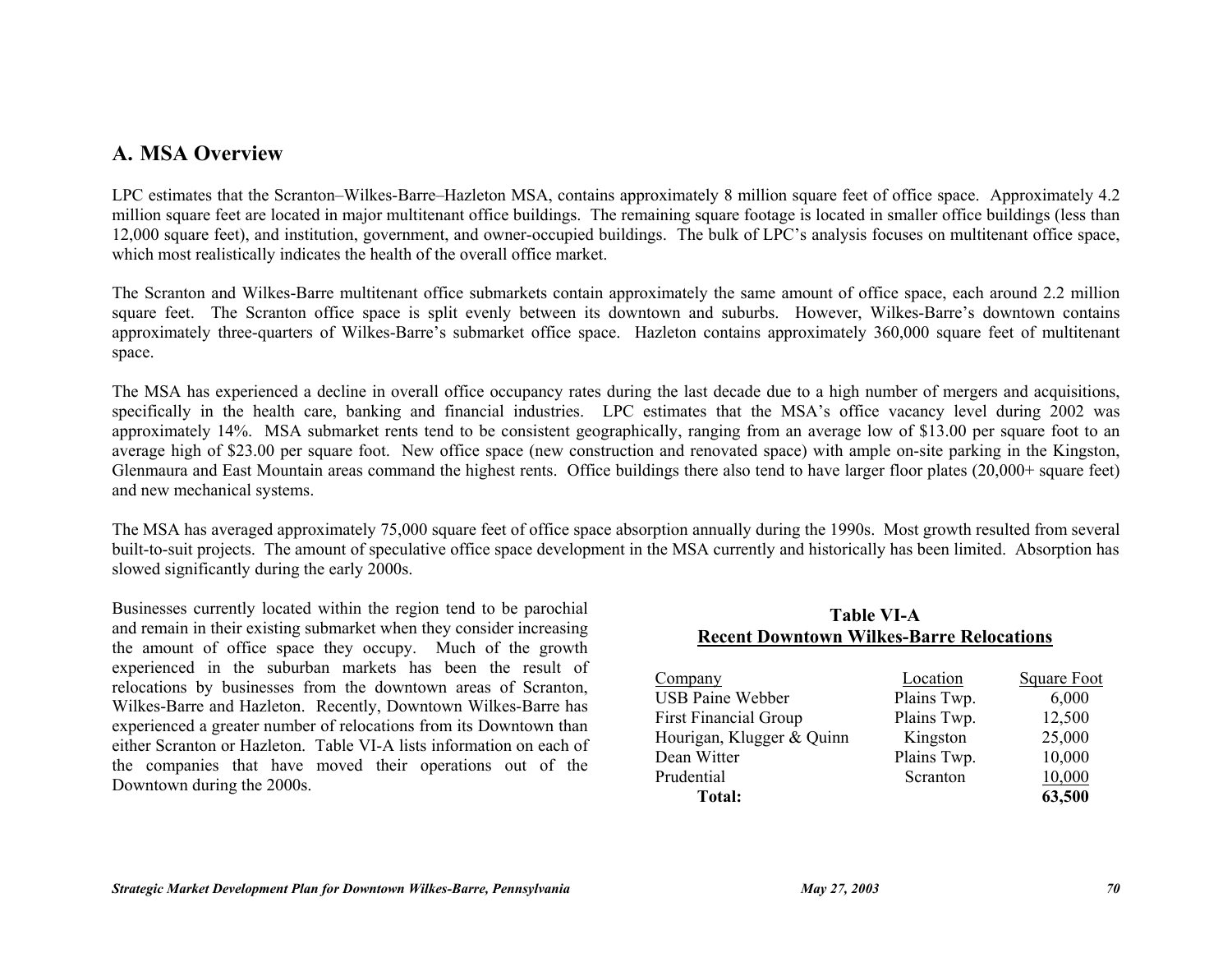The Focus Group discussions and interviews with businesses that relocated outside of Downtown Wilkes-Barre cited the following reasons for their decision to leave (in no particular order):

- safety concerns
- lack of lighting
- parking availability and proximity
- lack of amenities
- quality of space available
- lack of City leadership and concern with Downtown

Currently three major office space users are considering relocations outside Downtown. The total space occupied by these businesses equals approximately 75,000 square feet.

In contrast to the many moves out of Downtown, during 2001, Commonwealth Telephone Enterprises, Inc. (CTE) moved its corporate headquarters from Dallas, Pennsylvania, a suburban area located approximately 10 miles from Downtown Wilkes-Barre, into Wilkes-Barre Center located directly on Public Square. CTE currently leases approximately 65,000 square feet of space on eight floors in Wilkes-Barre Center, which has recently undergone an extensive renovation, installing fiber optics and state-of-the-art operating systems. Wilkes-Barre Center is located in a Keystone Opportunity Zone which has created a significant benefit for the company, including tax abatements for up to 12 years.

At the time of the move, CTE stated that the site offered the best space and best economics for the company, which initially brought 330 jobs to Downtown. In addition, the City of Wilkes-Barre promised to provide parking for employees in a parking structure to be built adjacent to the office building. At this time, the parking structure has not been built.

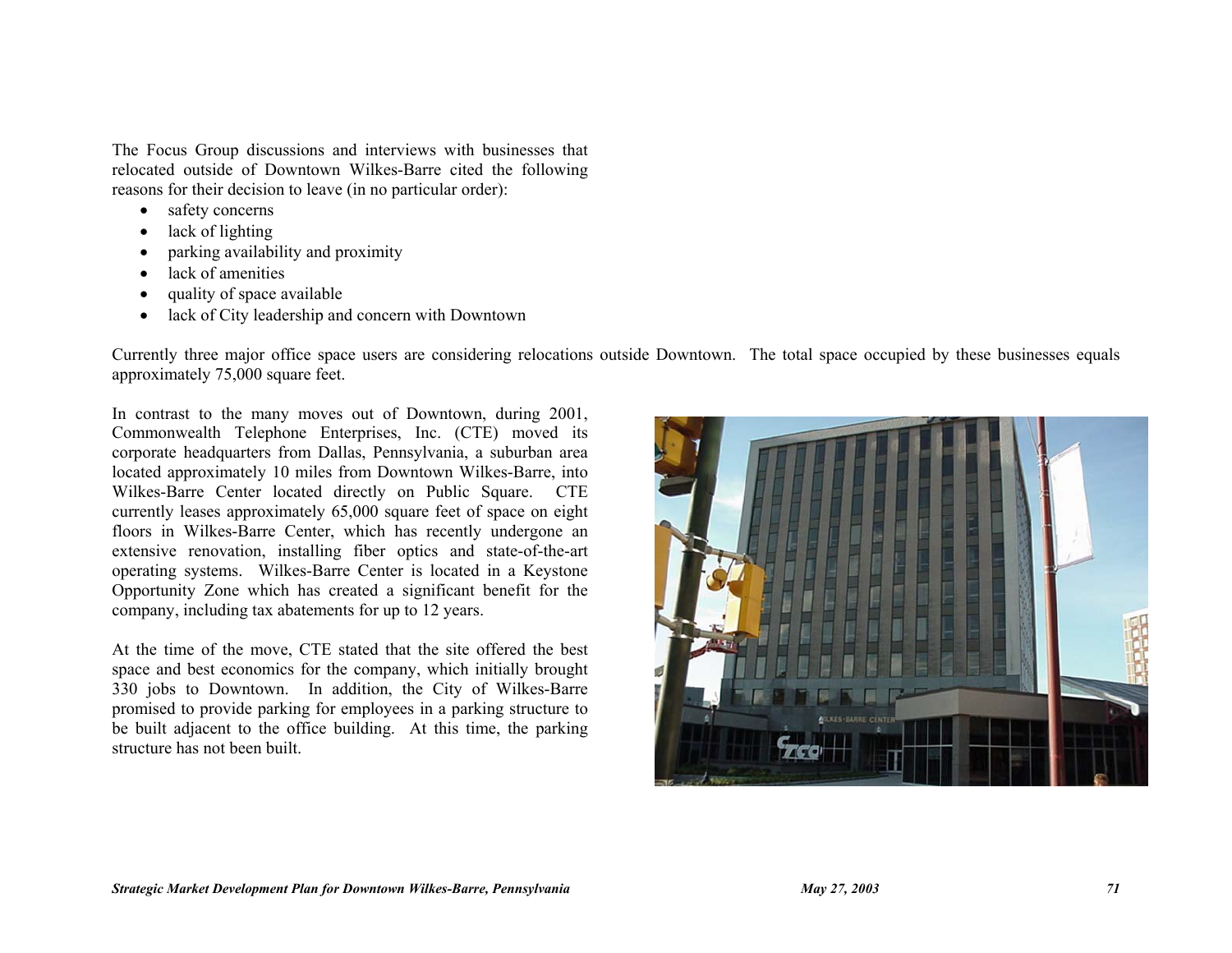## **B. Downtown Wilkes-Barre Overview**

Despite recent decline, Downtown Wilkes-Barre retains the largest concentration of office space in the region, with a total of approximately 4 million square feet, including government/public facility office space, office space above retail storefronts, owner-occupied office space, and multitenant buildings. Estimates indicate that over 12,000 employees work in Downtown each day.

Downtown Wilkes-Barre contains the fourth largest urban center concentration of employment in the Commonwealth of Pennsylvania. Several regional corporate headquarters are still located Downtown, and several service businesses continue to flourish and expand.



A diverse range of businesses of every category and size are currently located in the Downtown. A list of the major corporate office space users is shown in Table VI-B below.

### **Table VI-B Major Downtown Corporate Office Space Users**

*ALLTEL Information Services, Inc. GUARD Insurance Group, Inc. PNC Bank American Red Cross* **First Heritage Bank** *First Heritage Bank Quad Three Group Quad Three Group* **Blue Cross of Northeastern Pennsylvania** M&T Bank Rosenn, Jenkins & Greenwald LLP *Bohlin, Cynwinski, Jackson Nextar Broadcasting Group Times Leader Citizens Bank Parente Randolph PC Verizon Citizen's Voice Penn Millers Insurance Company Commonwealth Telephone Enterprises, Inc.* 

Section IV of this Report detailed the major institution/public facility office space users located Downtown. The types of users and businesses located in Downtown, institutional and otherwise, are diverse, varying in size and number of employees, as shown above.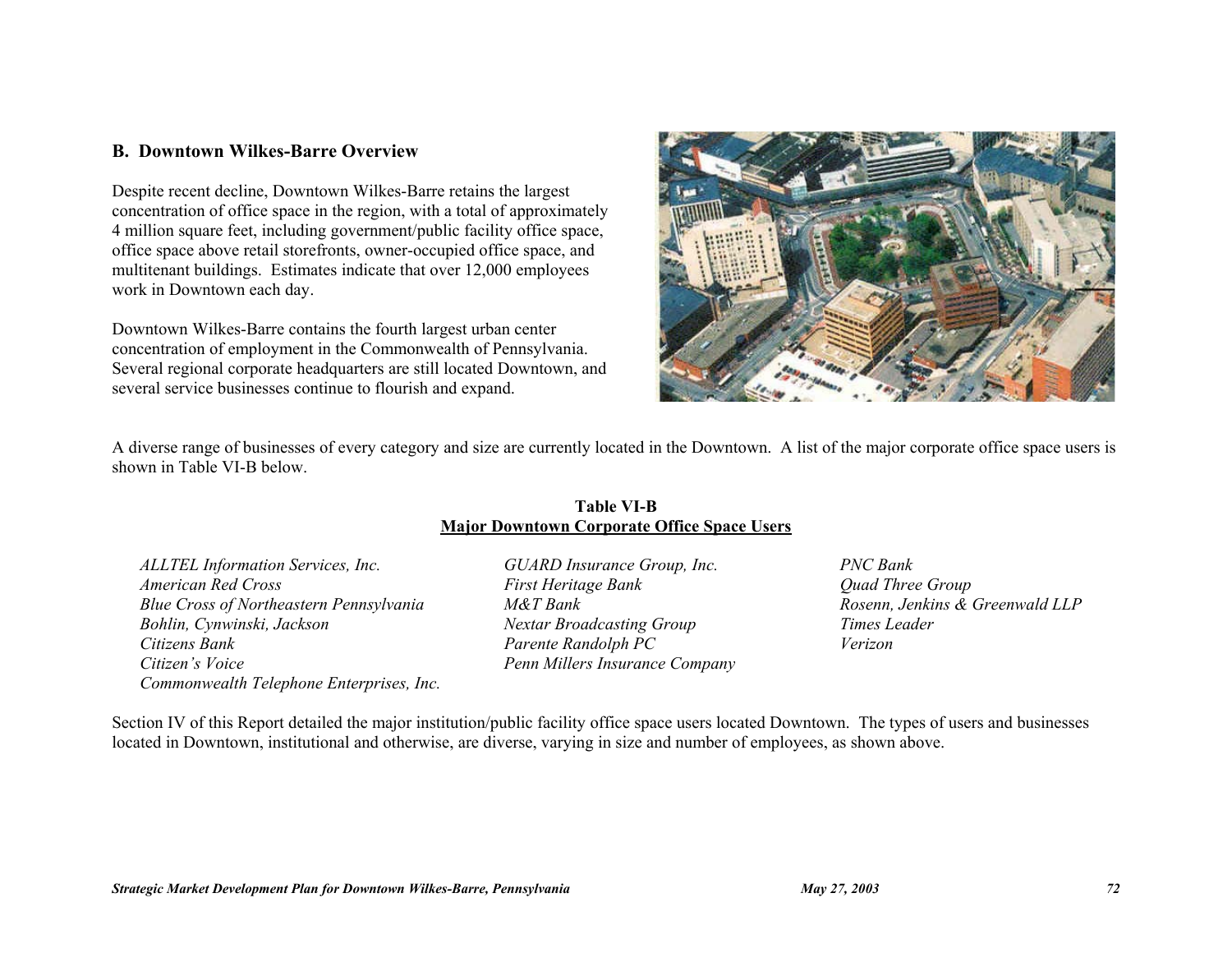## **Existing Inventory**

The types of office space available in Downtown Wilkes-Barre are just as diverse as the users who occupy the space. Following is a brief review of the various types of office space located in Downtown.

### **Government/Public Facility Office Space**

Includes City and County office space, public and quasi-public office space such as the County Courthouse (shown in the photograph to the right), Kirby Health Center, and office space at Wilkes University and King's College. LPC estimates that there are approximately 1 million square feet of space in these various facilities. Approximately 3,200 employees are housed in this space.

This type of office space is an important component of Downtown and currently houses a many of Downtown's employees. As discussed, this space also attracts a significant number of visitors Downtown.

### **Above Retail Storefronts**

LPC estimates that approximately 400,000 square feet of Downtown office space is located in upper stories above streetlevel retail. Much of this space has been neglected over the last decade. Approximately 31%, or 125,000 square feet, currently is vacant. However, several building owners, such as 138 South Main Street, recently have invested in capital improvements resulting in healthy occupancy rates.

This type of space will play an important part in the overall revitalization of Downtown by providing less expensive space for smaller service-oriented users and start-up companies. Some of the space may possibly be converted to housing.



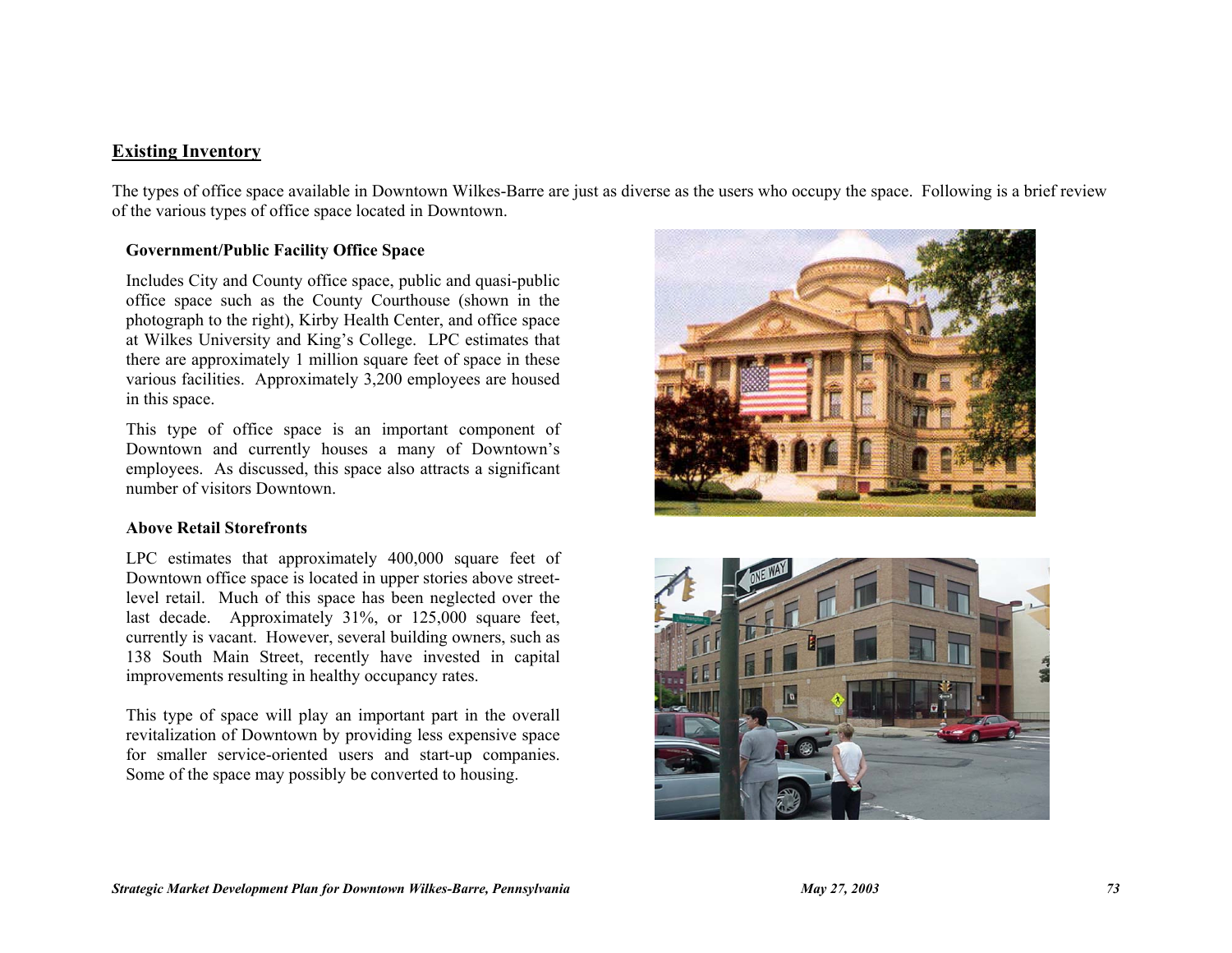### **Owner-Occupied Space**

Another 650,000 square feet of Downtown office space is located in owner-occupied buildings of more than 12,000 square feet. Examples of owner-occupied buildings include the Guard Center, Blue Cross of Northeastern Pennsylvania, First Heritage Bank, Penn Millers Insurance, Quad Three Group, Nextar Broadcasting, Citizen's Voice, Times Leader, and Verizon.

Most of this space is fully occupied by the owner, and several of the owning companies indicated that they anticipate a need for additional space in the near future. Several have the ability to expand the footprint of their buildings on their existing property. However, if footprint expansion is to occur at any of these sites, a major issue to be overcome is that of parking requirements.



#### **Multitenant Office Space**

Approximately 1.68 million square feet of office space is located in 30 multitenant buildings with a total square footage of 12,000 or more. Examples of these buildings include the Citizen's Bank Center, Wilkes-Barre Center, Two Public Square, and the Stegmaier Complex. There are a few multitenant buildings below 12,000 square feet that exist throughout Downtown that were not included in this analysis. Additional information on multitenant office space follows.

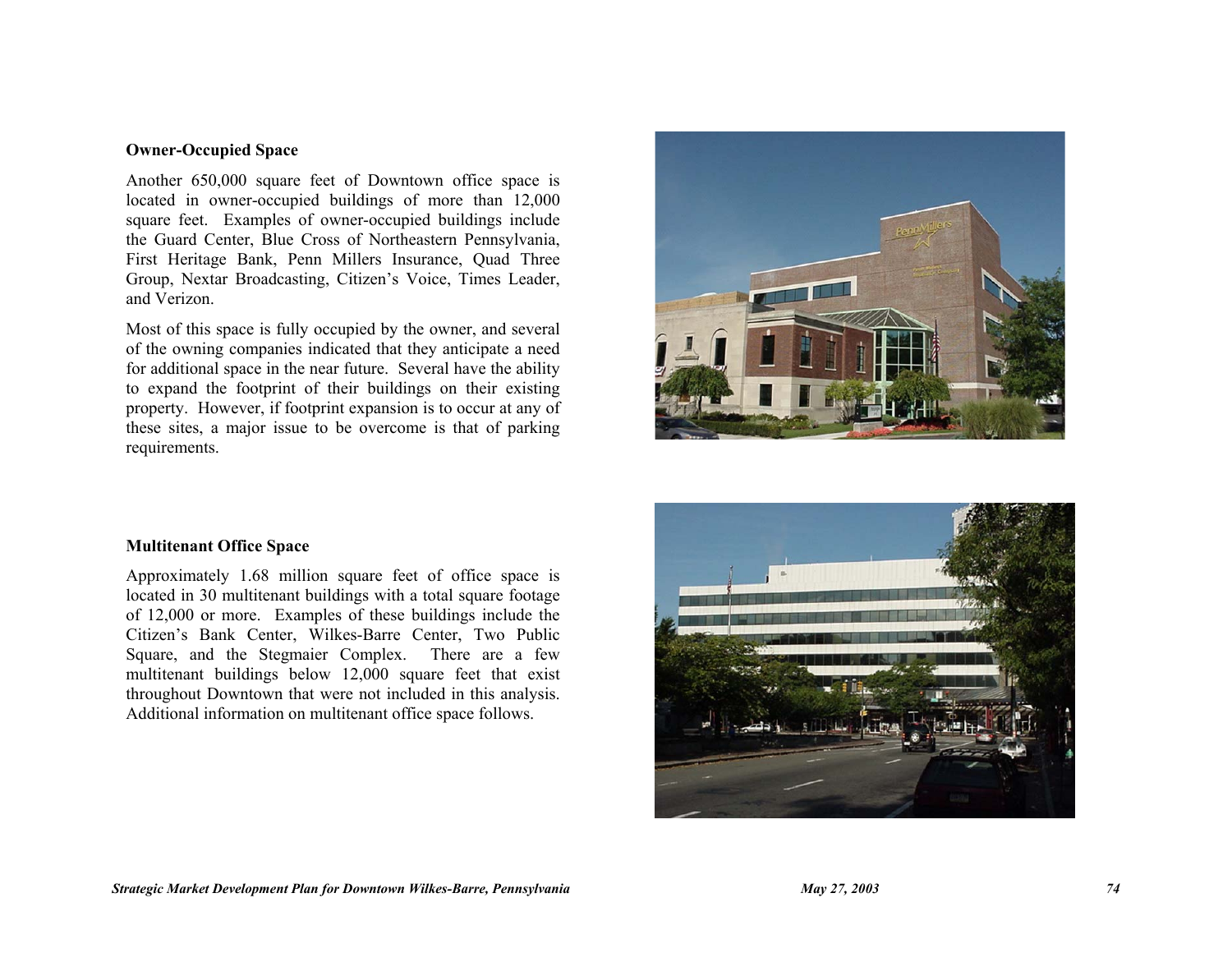### **Multitenant Office Analysis**

LPC reviewed several previously completed studies and analyses relating to the office market in Downtown. The most recent comprehensive study was completed during 1992 by the Greater Wilkes-Barre Chamber of Business & Industry. The Chamber's study included 15 multitenant buildings located Downtown. The Chamber's findings are summarized below.

During 1992, Downtown Wilkes-Barre had 864,855 square feet of office space located in the fifteen buildings surveyed, of which 74,715 square feet were vacant. Rents were at a high of \$15.00 per square foot, triple net. At that time only one office building in Downtown provided parking as part of its lease arrangements. During 1992, the total vacancy level in the Downtown office market was 8.6%, which was considerably lower than the 18.4% vacancy rate for non-Downtown office space located in the suburbs. Vacant spaces within Downtown buildings ranged from 150 square feet to 12,000, with most vacancies less than 6,000 square feet.

At that time, the lack of vacant square feet in Downtown (and non-Downtown areas) in excess of 10,000 square feet indicates a market niche for businesses requiring more than 10,000 square feet of contiguous space. As a result, several build-to-suits were completed in the market during the 1990s. According to the Wilkes-Barre Committee for Economic Growth (CEG), they placed businesses into 307,013 square feet of office space, or an average of 61,000 square feet annually between 1986 and 1991.



The Chamber's information was updated during 1999. The survey was expanded to include the entire Greater Wilkes-Barre office market of 3.86 million square feet. A vacancy of 575,492 square feet, or approximately 15% was identified. The survey at that time included 28 multitenant office buildings located Downtown with a total of 1.63 million square feet. A Downtown vacancy of 262,239 square feet, or 16.1%, was identified.

LPC completed its survey of Downtown office space during Fall 2002. Approximately 1.68 million square feet of office space is located in 30 multitenant buildings with a total square footage of 12,000 or more. A summary of survey information is provided in Table VI-C.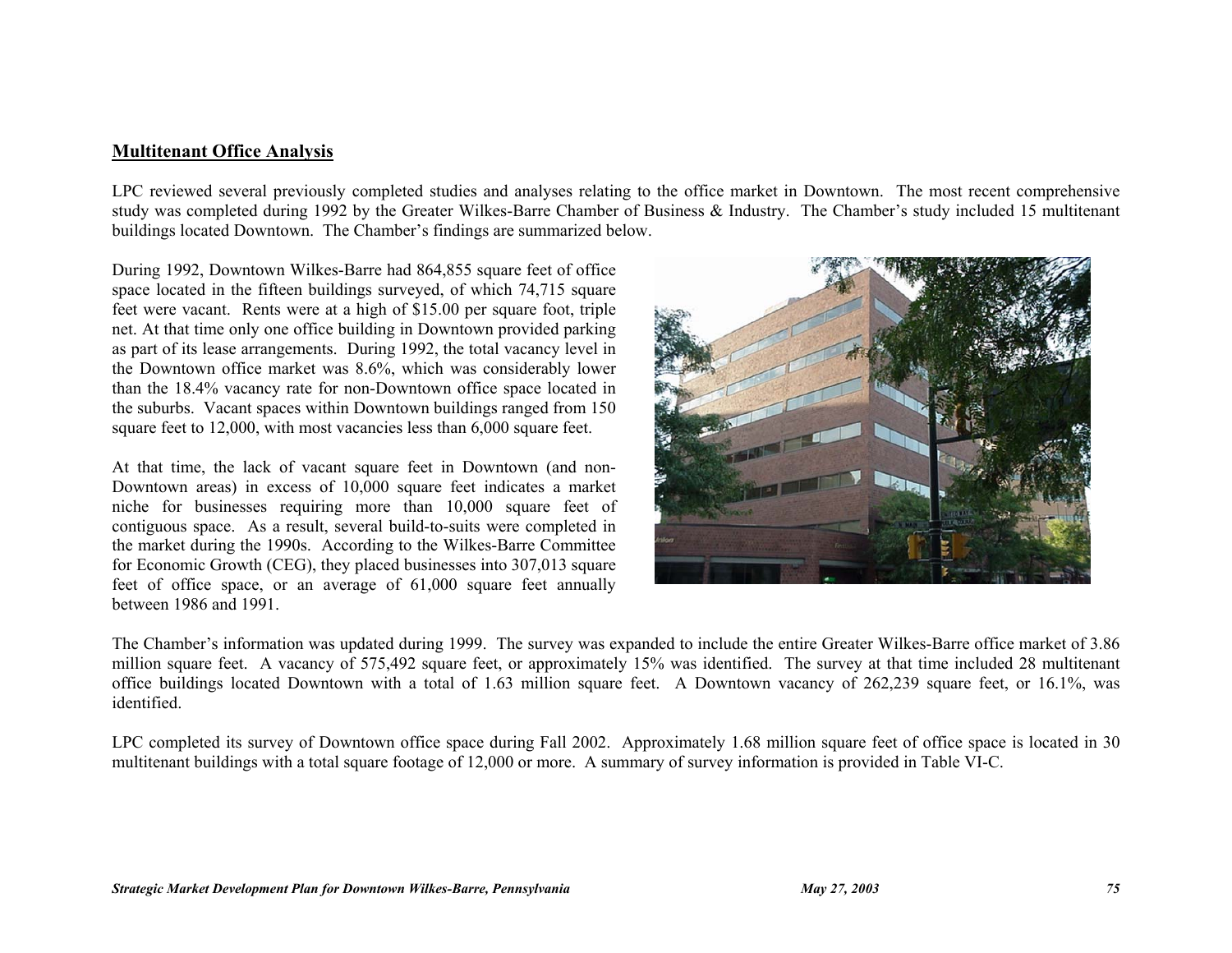# Table VI-C **Multitenat Office Analysis**

| <b>Address</b><br>13 East South Street<br>23 West Market Street<br>106-110 South Main Street<br>192 North Pennsylvania Blvd.<br>211-213 South Main Street<br>16 East Union Street<br>32 East Union Street | Name                                                                                      | SF<br>12,000<br>12.600<br>13,200<br>14.000 | 1992<br>12,000 | 100%             | 1999<br>öl     | $0\%$ | 2002<br>$\overline{0}$ | 0%               |
|-----------------------------------------------------------------------------------------------------------------------------------------------------------------------------------------------------------|-------------------------------------------------------------------------------------------|--------------------------------------------|----------------|------------------|----------------|-------|------------------------|------------------|
|                                                                                                                                                                                                           |                                                                                           |                                            |                |                  |                |       |                        |                  |
|                                                                                                                                                                                                           |                                                                                           |                                            |                |                  |                |       |                        |                  |
|                                                                                                                                                                                                           |                                                                                           |                                            |                |                  | $\overline{0}$ | 0%    | 4,200                  | 33%              |
|                                                                                                                                                                                                           |                                                                                           |                                            |                |                  | ö              | 0%    | $\mathbf{0}$           | 0%               |
|                                                                                                                                                                                                           |                                                                                           |                                            |                |                  | $\overline{0}$ | 0%    | 0                      | 0%               |
|                                                                                                                                                                                                           |                                                                                           | 14.000                                     |                |                  | $\Omega$       | 0%    | 9,800                  | 70%              |
|                                                                                                                                                                                                           |                                                                                           | 16,000                                     |                |                  | 4,000          | 25%   | 4,000                  | 25%              |
|                                                                                                                                                                                                           | <b>Job Center</b>                                                                         | 16,000                                     | 0              | 0%               | $\mathbf{O}$   | 0%    | 0                      | $0\%$            |
| 82-100 East Union Street                                                                                                                                                                                  | Thomas C. Thomas Building                                                                 | 17,500                                     |                |                  | $\Omega$       | 0%    | $\mathbf 0$            | $\overline{0\%}$ |
| 105 North Main Street                                                                                                                                                                                     | Greco Building                                                                            | 18,000                                     |                |                  | 0              | 0%    | 0                      | 0%               |
| 9 East Market Street                                                                                                                                                                                      | Market Street Plaza                                                                       | 24,600                                     |                |                  | $\overline{0}$ | 0%    | ñ                      | $\overline{0\%}$ |
| 34 South Main Street                                                                                                                                                                                      | <b>Provincial Towers</b>                                                                  | 27,647                                     | 7,500          | 27%              | 7,300          | 26%   | 7,300                  | 26%              |
| 44 West Market Street                                                                                                                                                                                     | Guard Center (M&T Bank)                                                                   | 34.200                                     |                |                  |                |       | 0                      | $0\%$            |
| 1 West Market Street                                                                                                                                                                                      | <b>First Union Bank</b>                                                                   | 38,000                                     |                |                  |                |       | <sup>o</sup>           | 0%               |
| 107 North River Street                                                                                                                                                                                    | <b>Courthouse Square Towers</b>                                                           | 39,000                                     | 6,000          | 15%              | 20,000         | 51%   | 30,000                 | 77%              |
| 197 South Washington Street                                                                                                                                                                               |                                                                                           | 39,880                                     |                |                  |                |       | 0                      | 0%               |
| 116 South Main Street                                                                                                                                                                                     | South Main Towers                                                                         | 45.000                                     | 4,600          | 10%              | 20,000         | 44%   | 30,000                 | 67%              |
| 16-22 East Union Street                                                                                                                                                                                   | Phoenix Plaza                                                                             | 46,000                                     | 2,900          | 6%               | 7,600          | 17%   | 22,560                 | 49%              |
| 96 North Pennsylvania Ave.                                                                                                                                                                                |                                                                                           | 50,000                                     |                |                  | $\Omega$       | 0%    | 30,000                 | 60%              |
| 15 South Franklin Street                                                                                                                                                                                  |                                                                                           | 50.000                                     | 1,800          | 4%               | 5,000          | 10%   | 4,800                  | 10%              |
| 70 North Main Street                                                                                                                                                                                      | Former Blue Cross Building                                                                | 58,880                                     |                |                  |                |       | 58,800                 | 100%             |
| 111 North Pennsylvania                                                                                                                                                                                    |                                                                                           | 63.000                                     |                |                  | 0              | $0\%$ |                        |                  |
| 100 North Wilkes-Barre Blvd.                                                                                                                                                                              | Jewelcor Center                                                                           | 68,000                                     | 21,000         | 31%              | 5,500          | $8\%$ | 6.000                  | 9%               |
| 65-69 Public Square                                                                                                                                                                                       | Luzerne National Bank Building                                                            | 69,674                                     | 150            | 0%               | 0              | 0%    | 16,078                 | 23%              |
| 46 Public Square                                                                                                                                                                                          | Martz Tower                                                                               | 70,000                                     | $\Omega$       | 0%               | $\overline{0}$ | 0%    | 10,000                 | 14%              |
| 60 Public Square                                                                                                                                                                                          | <b>ALLTEL Plaza</b>                                                                       | 70,000                                     | $\Omega$       | 0%               | 1,500          | 2%    | 20,000                 | 29%              |
| 15 Public Square                                                                                                                                                                                          | Bicentennial Building                                                                     | 77.860                                     | 3,145          | 4%               | o              | 0%    | 5,900                  | $\overline{8\%}$ |
| 20 North Pennsylvania Ave.                                                                                                                                                                                | Penn Place                                                                                | 80,000                                     |                |                  | 80,000         | 100%  |                        |                  |
| 11 West Market Street                                                                                                                                                                                     | <b>PNC Bank Building</b>                                                                  | 105.765                                    | 800            | 1%               | 14,427         | 14%   | 40.675                 | 38%              |
| 39 Public Square                                                                                                                                                                                          | Wilkes-Barre Center                                                                       | 126,900                                    | 11,620         | $\overline{9\%}$ | 61,912         | 49%   | 15,000                 | 12%              |
| North Wilkes-Barre Blvd.                                                                                                                                                                                  | <b>Stegmaier Complex</b>                                                                  | 140,000                                    |                |                  | 20,000         | 14%   | 1,200                  | 1%               |
| 2 Public Square                                                                                                                                                                                           | Two Public Square                                                                         | 141,051                                    |                |                  | $\Omega$       | $0\%$ | 1,464                  | 1%               |
| 8 West Market Street                                                                                                                                                                                      | Citzen's Bank Center                                                                      | 220,240                                    | 3,200          | 1%               | 15,000         | 7%    | 133,686                | 61%              |
|                                                                                                                                                                                                           |                                                                                           |                                            | 74.715         |                  | 262,239        |       | 451.463                |                  |
|                                                                                                                                                                                                           |                                                                                           |                                            |                |                  |                |       |                        |                  |
|                                                                                                                                                                                                           | Vacancy:                                                                                  |                                            | 8.6%           |                  | 16.1%          |       | 26.9%                  |                  |
|                                                                                                                                                                                                           | Note: Vacancy information indicated for those buildings included in survey for that year. |                                            |                |                  |                |       |                        |                  |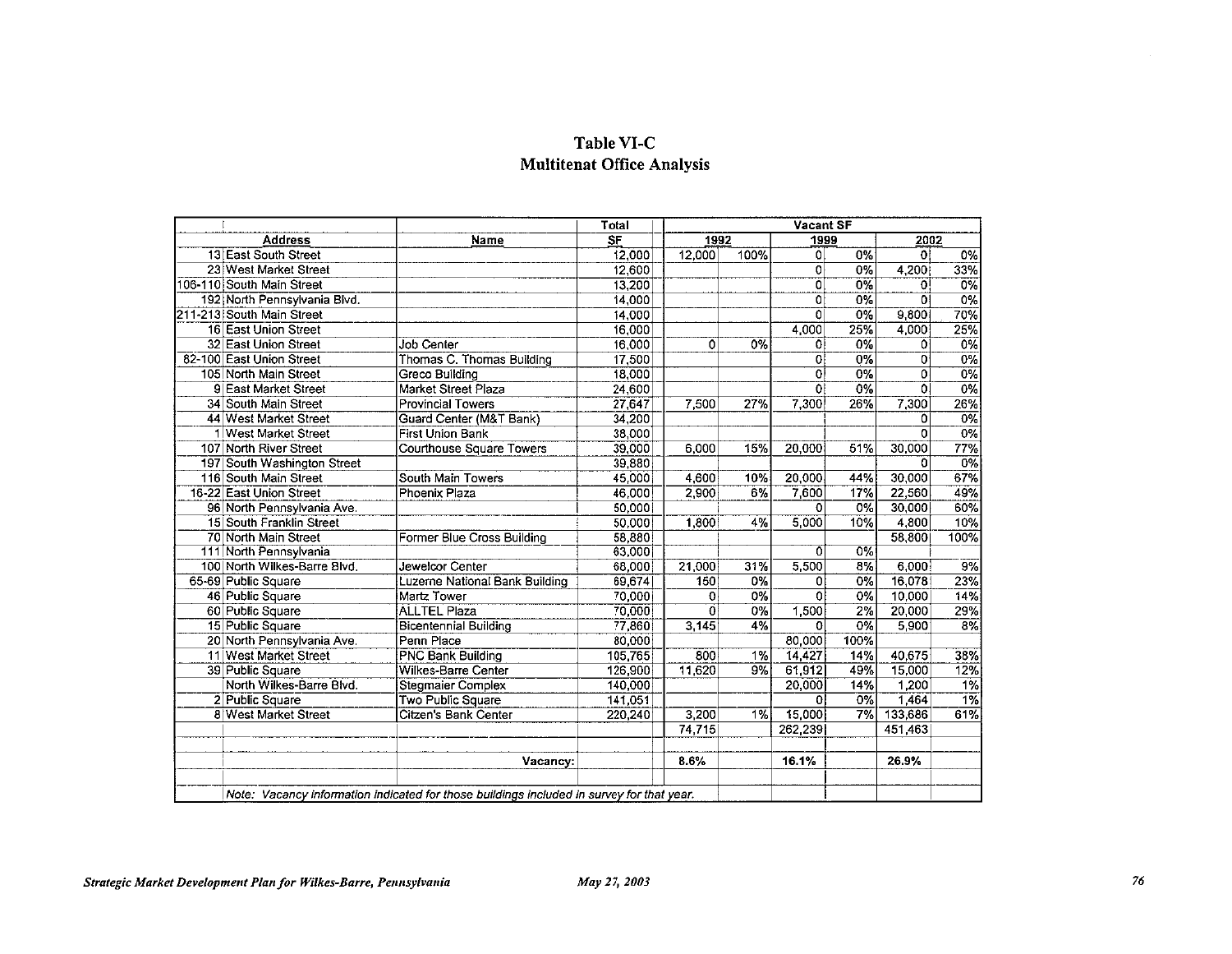Since the 1999 Chamber survey, Penn Place located at 20 North Pennsylvania Avenue was converted from a multitenant building to an owneroccupied building for the County. A few properties, including 44 West Market Street, 1 West Market Street, and 197 South Washington Street, were converted to multitenant buildings. LPC's list of multitenant buildings was adjusted to reflect the changes in the market since 1999.

The multitenant buildings range in size from 12,600 square feet (23 West Market Street) to 220,240 square feet (Citizens Bank Center). Vacancy rates during 2002 for individual buildings ranged from a low of 0% to a high of 100%. Approximately 451,463 square feet of space, or 26.9% of the total multitenant space, was vacant at the end of 2002. As shown in Table VI-D, Downtown has seen a continued erosion of occupied office space and significant increases in multitenant office space.

| <b>Multitenant Office Space Summary</b> |                          |                             |                              |         |
|-----------------------------------------|--------------------------|-----------------------------|------------------------------|---------|
| Survey Year                             | # of<br><b>Buildings</b> | Total<br><b>Square Feet</b> | Vacant<br><b>Square Feet</b> | Vacancy |
| 1992                                    | 15                       | 864,855                     | 74,715                       | $8.6\%$ |
| 1999                                    | 28                       | 1,629,046                   | 262,239                      | 16.1%   |
| 2002                                    | 30                       | 1,675,997                   | 451,463                      | 26.9%   |

# **Table VI-D**

Rents in the market are quoted on both a gross and triple net (NNN) basis. The multitenant rents during 2002 ranged from a low \$7.50 gross to a high \$18.00 NNN. The last available complete survey of rents was completed by the Chamber during the 1992 Survey. Rents during that period of time ranged from a low of \$6.50 gross to a high of \$15.00 NNN. Downtown thus has seen only a minimal increase in rents over the ten-year period between 1992 and 2002.

As during 1992 and 1999, Downtown still lacks large blocks of quality, contiguous office space (20,000+ square feet). This has been an obstacle for current businesses trying to expand and major users seeking Downtown locations. Wilkes-Barre Center had a large block of space available prior to the CTE relocation.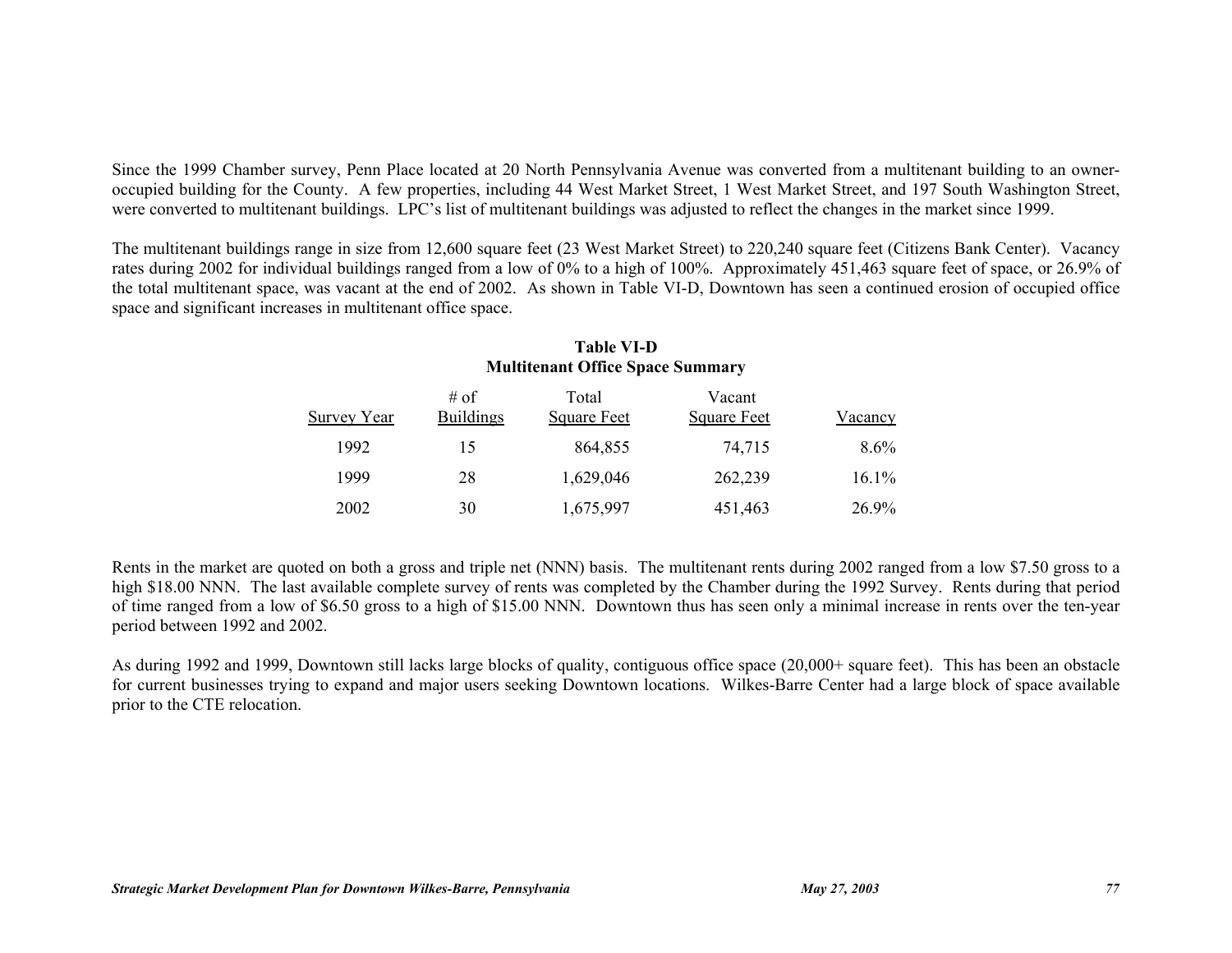### **Review of Existing Building Stock**

LPC conducted a review of Downtown's owner-occupied, above-retail, and 29 multitenant buildings' physical condition and ability to meet user and investment criteria. Most businesses today are seeking office buildings that meet their physical space needs including significant technical requirements. Larger users are looking for contiguous space on one level.

Although a few multitenant office buildings have seen an infusion of capital improvements since 2000, (138 South Main Street, pictured at right, and Wilkes-Barre Center, for example), most located Downtown have not. A significant number of buildings have deferred maintenance issues, and in many cases would be considered undesirable for today's typical office tenant.

However, most of the owner-occupied buildings have been updated and maintained. Several of these buildings would be considered the best office buildings located Downtown.

Another issue of concern is the size of floor plates in many of Downtown office buildings. Several multitenant buildings have floor plates less than 10,000 square feet which makes it difficult to attract many corporate users. The ability to house corporate function for communication reasons on one floor is important to many businesses today.

Proximity of parking was also identified as a concern during the focus group discussions. Many of the multitenant buildings rely on public parking provided by the City in parking lots and parking structures, pictured to the right. The lack of availability, safety and quality of parking was identified as a concern.

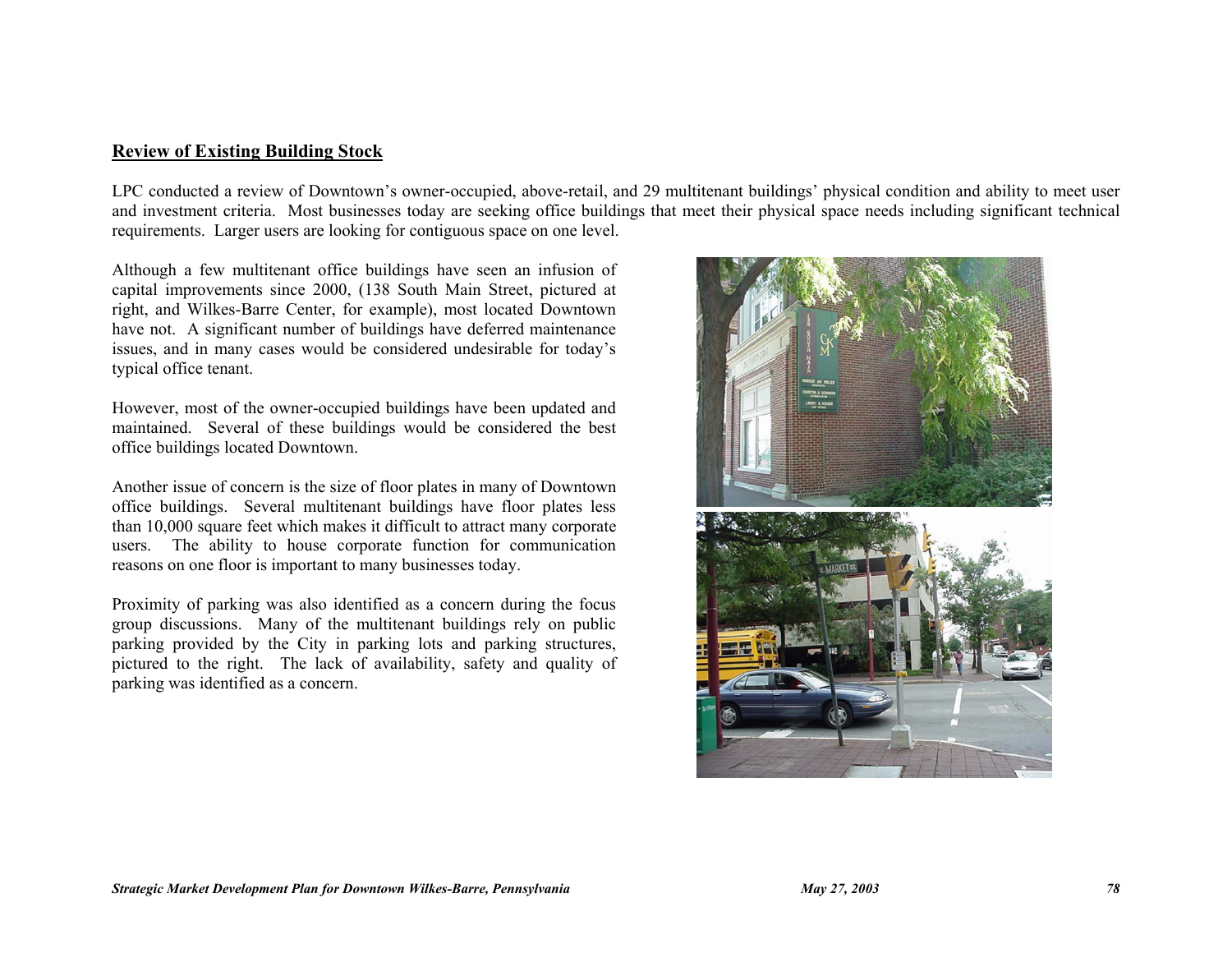## **New Office Projects**

LPC identified two major office-related projects proposed for Downtown. Although several other Downtown office projects or sites have been discussed recently, only the two that follow have been formally announced or are under construction.

### **Great Valley Innovation Center**

The Greater Wilkes-Barre Chamber of Business & Industry recently began construction of a business "accelerator" facility intended to serve technology-based businesses, aiding in start-up and growth via a high-tech building infrastructure and the development of a close relationship with area colleges and universities. The facility is a rehabilitation of the 60,000-square-foot former Woolworth's building, located on South Main Street. Retail space is included on the first floor and basement of the building.

Discussions have been held with several tenants who have shown interest in the facility. The project is estimated to cost \$7 million and was partially funded with an EDA grant and loans. Completion is projected for Spring 2004, with the opening happening shortly thereafter.



### **Wilkes-Barre Advanced Technology Business & Communications Center**

Owner Thom Greco plans to renovate the former Steam Heat facility located at 129 North Washington Street into a new office complex. The renovated three-story building is currently planned to serve as a visitors' center as well as an incubator for technology-based start-up companies, and is anticipated to create 5,100 jobs over five years. A central part of the plan is the installation of a high-speed fiber optic system through steam pipes and under curbs throughout a 20-block city grid, linking a variety of users within the City, and ultimately connecting to points beyond Wilkes-Barre, including the planned Lehigh Valley Fiber Optics Greenhouse. The building will serve as the central office for the network created. Implementation of the fiber optic system and Optical Broadband Packet Switched Network will require partial funding through state grants and federal tax credits. The owner identified the following funding sources for the project: \$3.5 million in state funds, \$6 million from private investors, \$1.5 million in federal funds, \$800,000 from Cisco Systems, and \$400,000 from the City. The total cost of the project is estimated at \$12 million. Construction is anticipated to begin in Fall 2003, and be completed the following year.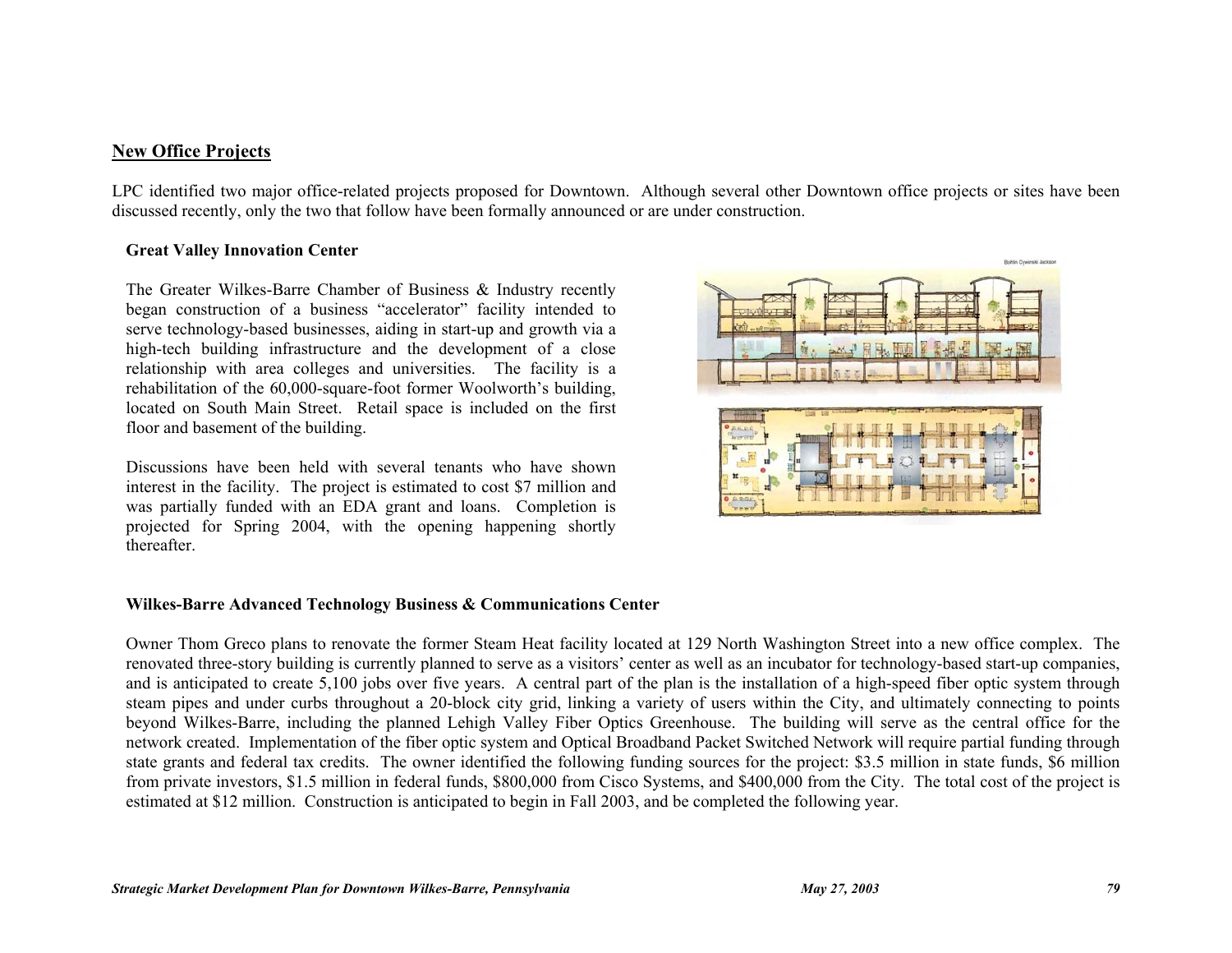# **C. Office Space Competition and Demand**

Downtown Wilkes-Barre not only competes with other parts of the MSA, such as the Glenmaura area, Downtown Scranton and Downtown Hazleton, to attract office users, but also with its own surrounding suburbs. Over the last decade the suburbs have been winning the battle to attract new office development and new tenants attracted to the region. The following is a review of the areas and/or buildings that compete with Downtown.

### **Waterfront Professional Park**

Located in Plains Township, on North River Street at Exit 3 of the Cross Valley Expressway (US Route 309), the complex includes 63,500 total square feet. The project was developed during 2001 and has attracted several tenants from Downtown. During 2001, Paine Webber and First Financial Group relocated a combined 18,000 square feet to this facility from Downtown. Rental rates are quoted in the low \$20.00 per square foot, gross. In addition to office space, the complex includes a Waterfront Banquet and Convention Center.



### **East Mountain Corporate Park**

Developed by the Greater Wilkes-Barre Chamber of Business & Industry during the 1990s, the office park currently is home to over a dozen businesses. Located on US Route 115 in Plains Township, it is considered the premium office development in the Wilkes-Barre market, and has attracted several service businesses from Downtown and the surrounding area. Both owner occupied and multitenant office buildings are located in this park. Occupancy has remained consistently above 90%. Rental rates range from \$16.50 to \$22.00 per square foot gross.

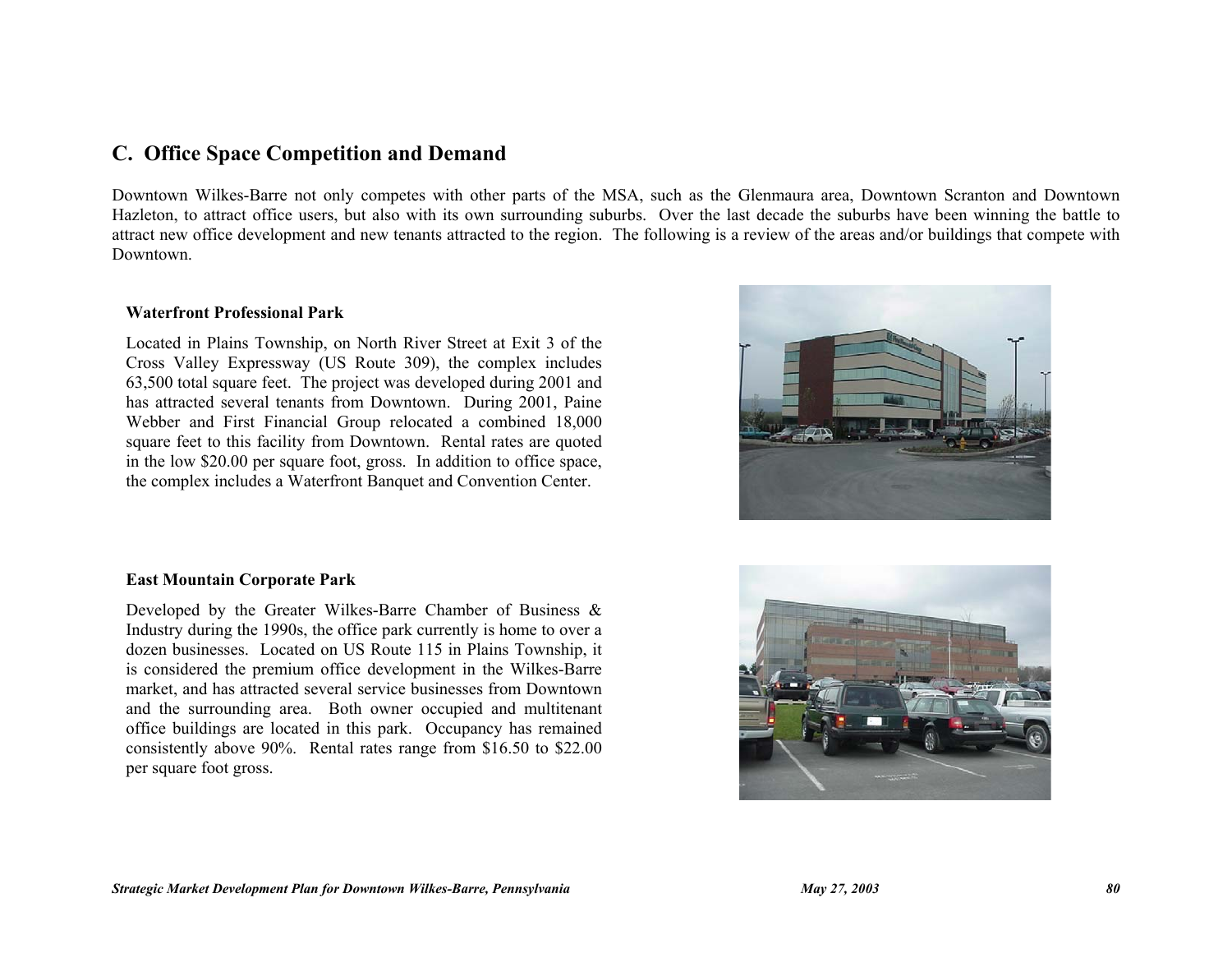## **Highland Business Park**

The Greater Wilkes-Barre Chamber of Business & Industry began development of this project in 2000. At build-out, Highland Park, located directly adjacent to the Interstate 81 - Exit 168 (formerly 46) Interchange in Wilkes-Barre Township, will accommodate approximately 3 million square feet of mixeduse commercial development.

The master plan for Highland Park includes office, hotel, retail and restaurant uses. The successful First Union Arena at Casey Plaza recently opened in Highland Park. Projects recently announced for the Park include a Wal-Mart–Supercenter, a Target-anchored shopping center, and a Hilton Garden Hotel. At the time of the study, approximately 25 acres had been designated for office-related economic development projects (new companies to area), and no speculative office development is planned for the site.



### **Kingston Area/West Side**

Located across the Susquehanna River from Downtown, the area is home to some of the better housing communities in the region. Approximately 200,000 square feet of multitenant office space is located in the region. Recently, several businesses have relocated from Downtown into renovated large residential structures. The area has experienced increasing occupancy and rental rates during the early 2000s.